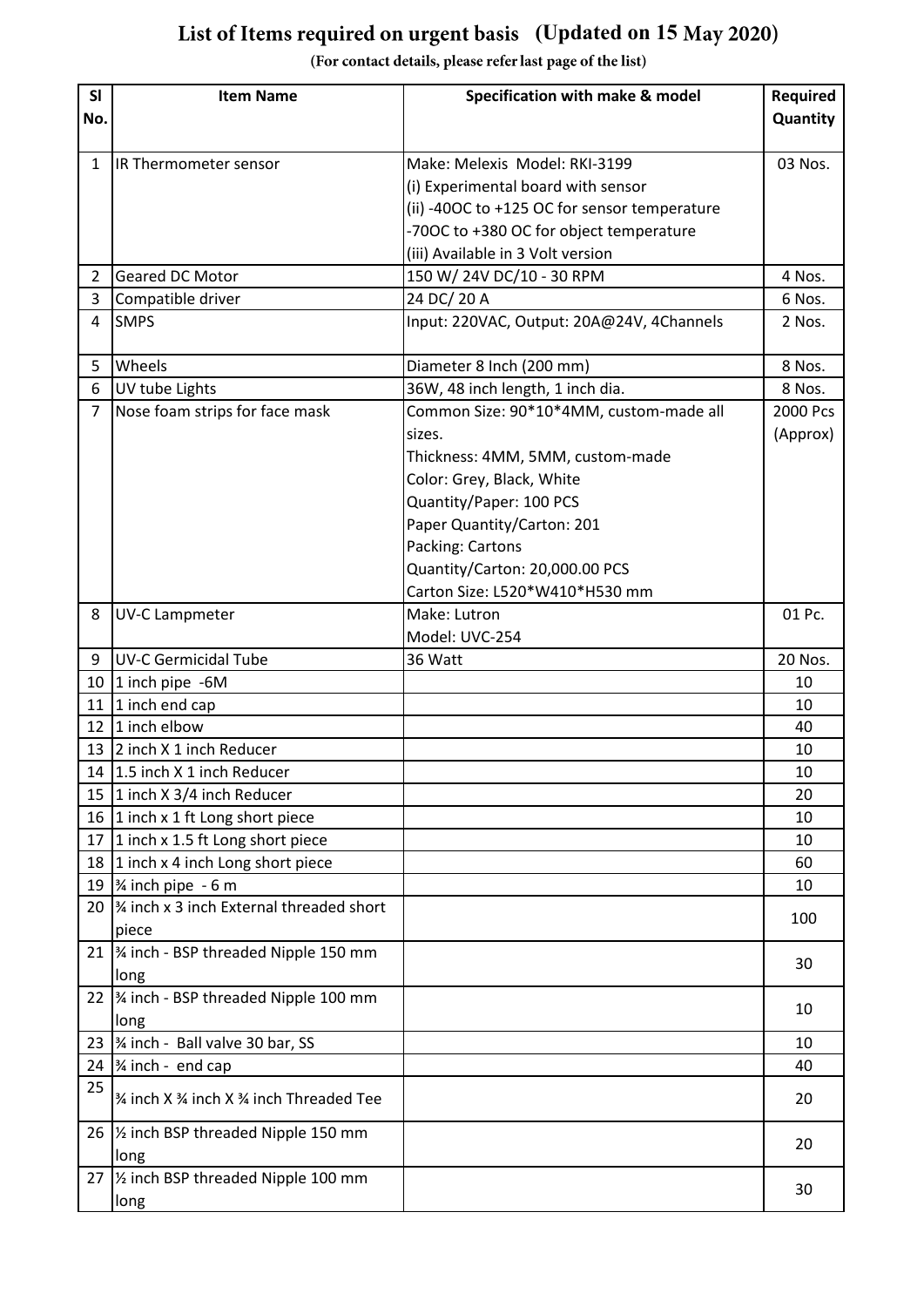| 28 | 1/2 inch - Ball valve 30 bar, SS             | 30    |
|----|----------------------------------------------|-------|
| 29 | 1/2 inch - 1 Ft Long short piece             | 20    |
| 30 | 1/2 inch - 6 inch Long short piece           | 20    |
| 31 | 1/2 inch - 3 inch Long short piece           | 20    |
| 32 | 1/ <sub>2</sub> inch Socket                  | 120   |
|    | 33  1/2 inch Mist spray nozzle (Brass)       | 200   |
|    | 34   34 inch U-clamp                         | 100   |
|    | 35 1 inch U Clamp                            | 100   |
|    | 36 B type single groove pulley- 5 inch       | 10    |
| 37 | B type single groove pulley- 2 inch          | 10    |
|    | 38 B-56 Belt                                 | 10    |
| 39 | Spray Pump GF-HTP-22 (or equivalent),        |       |
|    | Capacity:15-25 lpm, Pressure: 15-35          | 10    |
|    | kg/cm2, Speed range 800 to 1400 rpm          |       |
|    |                                              |       |
|    | 40 1 inch Hose with steel end connecter,     | 10    |
|    | 4.5 m long (60 bar)                          |       |
|    | 41   1/4 inch Hose with steel end connecter, | 30    |
|    | 1.5 m long (60 bar)                          |       |
|    | 42   1/4 inch Hose with steel end connecter, | 10    |
|    | 4.5 m long (60 bar)                          |       |
|    | 43  1/2 inch Hose with steel end connecter,  | 20    |
|    | 10 m long (40 bar)                           |       |
| 44 | 1/2 inch reinforced flexible Hose with one   |       |
|    | end connector - 3 m long                     | 10    |
|    |                                              |       |
|    | 45 50X50 X5 angle -06 m length               | 10    |
|    | 46 40X40 X3 angle -06 m length               | 10    |
| 47 | 25X25 X3 angle - 06 m length                 | 10    |
| 48 | Plate 6 FT X 4 FT x 5 mm thick: 3 ft x 2ft   | 10    |
|    |                                              |       |
| 49 | M12 x 50 bolt with nut and washer            | 40    |
|    | 50 M16 X 50 bolt with nut and washer         | 40    |
| 51 | M8 X 30 bolt with nut and washer             | 40    |
| 52 | Holdtite solution 500 gm                     | 10    |
|    | 53 Jute 1 Kg                                 | 10    |
|    | 54 O-ring: 1", 34" and 1/2"                  | 300   |
|    | 55 18" Chopper Cutter                        | 20    |
|    | 56 MS welding rod 2.5 mm -1 box              | 10    |
| 57 | 4" cutting wheel                             | 100   |
|    | 58 Lub Oil -1 L                              | 20    |
|    | 59 Teflon tape 1/2"                          | 50    |
|    | 60 3/4" Union                                | 60    |
|    | 61 Oxygen gas (2 Cylinders) and LPG (1       | 10    |
|    | Cylinder) for cutting set, cylinders on      |       |
|    | rent                                         |       |
|    | 62 Air compressor (Rating: Direct 2 HP       | 1 no. |
|    | motor with tank storage capacity 24 -        |       |
|    | 35 Litre)                                    |       |
|    | 63 Standard Wheel Chair                      | 1 no. |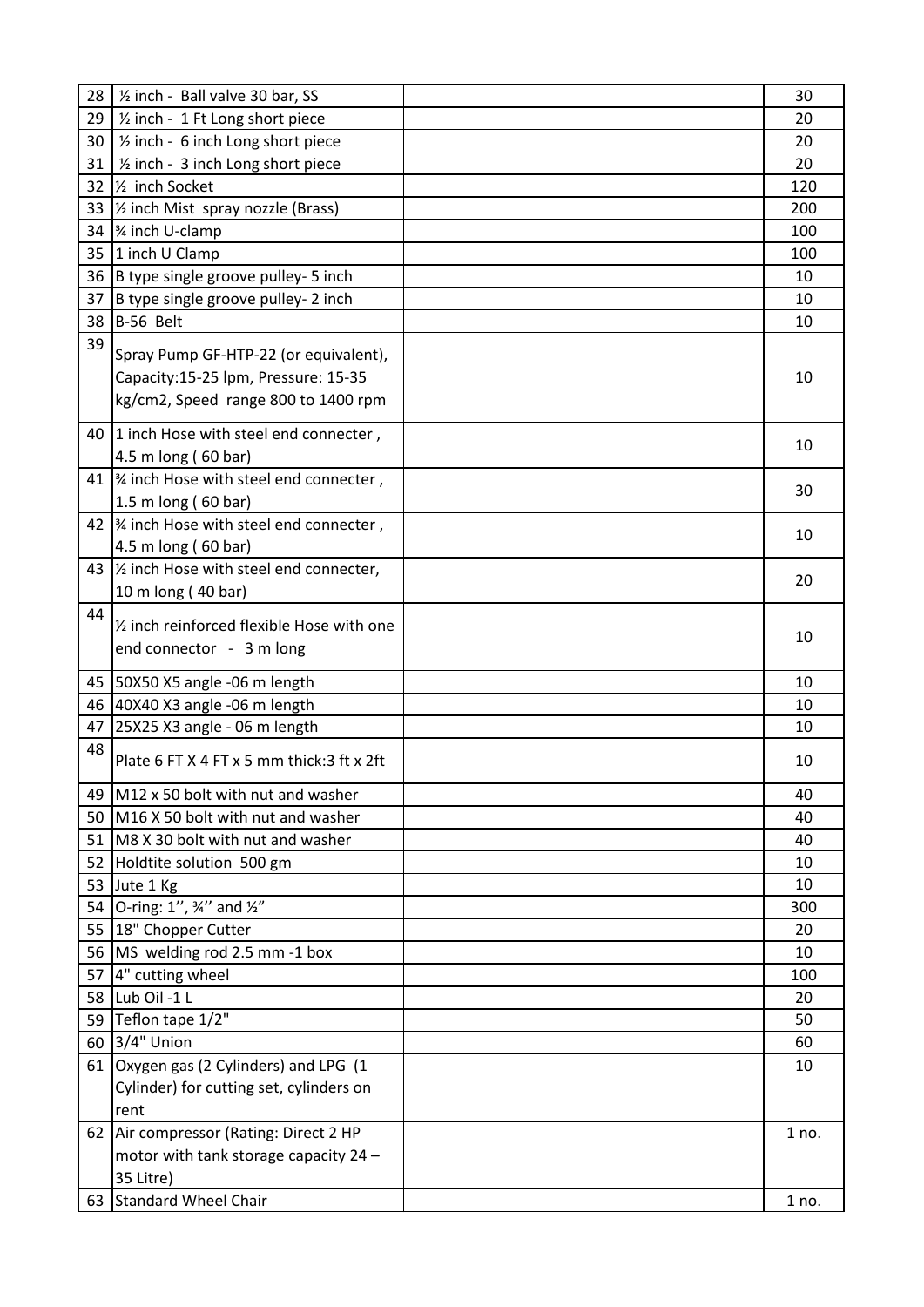|    | 64 SS pipe (Diameter: 3⁄4 inch)             |                                                  | 4.3 m long     |
|----|---------------------------------------------|--------------------------------------------------|----------------|
|    | 65 SS pipe (Diameter: 1/2 inch)             |                                                  | 0.95 m         |
|    |                                             |                                                  | long           |
|    | 66 SS plate (1-1.2 mm thickness): Size 360  |                                                  | 1              |
|    | mm x 1125 mm                                |                                                  |                |
|    | 67 Copper capillary pipe (Diameter: 1/8     |                                                  | $0.7m$ long    |
|    | inch)                                       |                                                  |                |
|    | 68 Copper pipe (Diameter: 3/16 inch)        |                                                  | 1.5 m long     |
|    | 69 Flexible Polypropylene RO pipe           |                                                  | 15 m long      |
|    | (pressure upto 8 bar) (Size: 1/4 inch)      |                                                  |                |
|    | 70 Suitable T joint for % inch diameter     |                                                  | 8 nos.         |
|    | Polypropylene RO pipe                       |                                                  |                |
|    | 71 Suitable ON/OFF valve for 1/4 inch       |                                                  | 4 nos          |
|    | diameter Polypropylene RO pipe              |                                                  |                |
|    | 72 Acrylic sheet (4 mm thickness): size 700 |                                                  | 2 nos.         |
|    | mm x 600 mm                                 |                                                  |                |
|    | 73 Ball Joint (1/2 inch diameter arm)       |                                                  | 3 nos.         |
|    | 74 Garden Sprayers Pump                     | 12V battery operated pump                        | 100            |
|    |                                             | Flow rate 3 -4 L/min                             |                |
|    |                                             | Cutt off pressure - 5-7 bar                      |                |
|    | 75 Battery                                  | 12V-50AH                                         | 100            |
|    | 76 Battery charger                          | 12V                                              | 100            |
|    | 77 Sprayer Nozzle                           | Material - Fibre Glass lance                     | 400            |
|    |                                             | Type of nozzle - Conical Double nozzles, Single  |                |
|    |                                             | nozzles                                          |                |
|    | 78 Spayer Hoses                             | Length -2 meters                                 | 200            |
|    |                                             | Material - PE                                    | meters         |
| 79 | Sprayer Switch Handle                       | Length - 8 inch                                  | 100            |
|    |                                             | Thread Outer Dia - 0.7 inch                      |                |
| 80 | For Sprayer poly boom wand                  | 5pcs tee Single conical nozzle with bend adaptor | 50             |
|    | 82 Electric Switchs                         | On / OFF Switches                                | 200            |
|    | 83 High power DC motor driver               | 24V/23A,                                         | 5              |
|    |                                             | Pololu-1456                                      |                |
|    |                                             |                                                  | $\overline{2}$ |
|    | 84 Heavy duty Portable DC air compressor    | 12V/150psi, 65 LPM, air hose, nozzle power cord, |                |
|    |                                             | Make Cyclone/Ucomp011                            |                |
|    | 85 Advanced auto calibrating Line sensor    | 12V input, 8pair sensor array, 3 output          | $\overline{2}$ |
|    |                                             | modes(digital, UART, analog), 200Hz              |                |
|    |                                             | Make: Cytron LSA08                               |                |
|    | 86 Ball transfer unit/caster                | Flange or stud mounted/ SS ball diameter 1.5-2   | 12 Nos.        |
|    |                                             | inch/Loading 50-75kg                             |                |
| 87 | DC geared motor                             | 12V/35A/65 rpm                                   | $\overline{4}$ |
|    |                                             | Make: Bidorbuy, model 90ZY155-1265               |                |
|    | 88 In-wheel hub motor                       | 180W/24V                                         | 4 Nos.         |
|    |                                             | 12 inch wheel diameter (one side shaft mounting) |                |
|    |                                             | with electromagnetic brake                       |                |
|    |                                             |                                                  |                |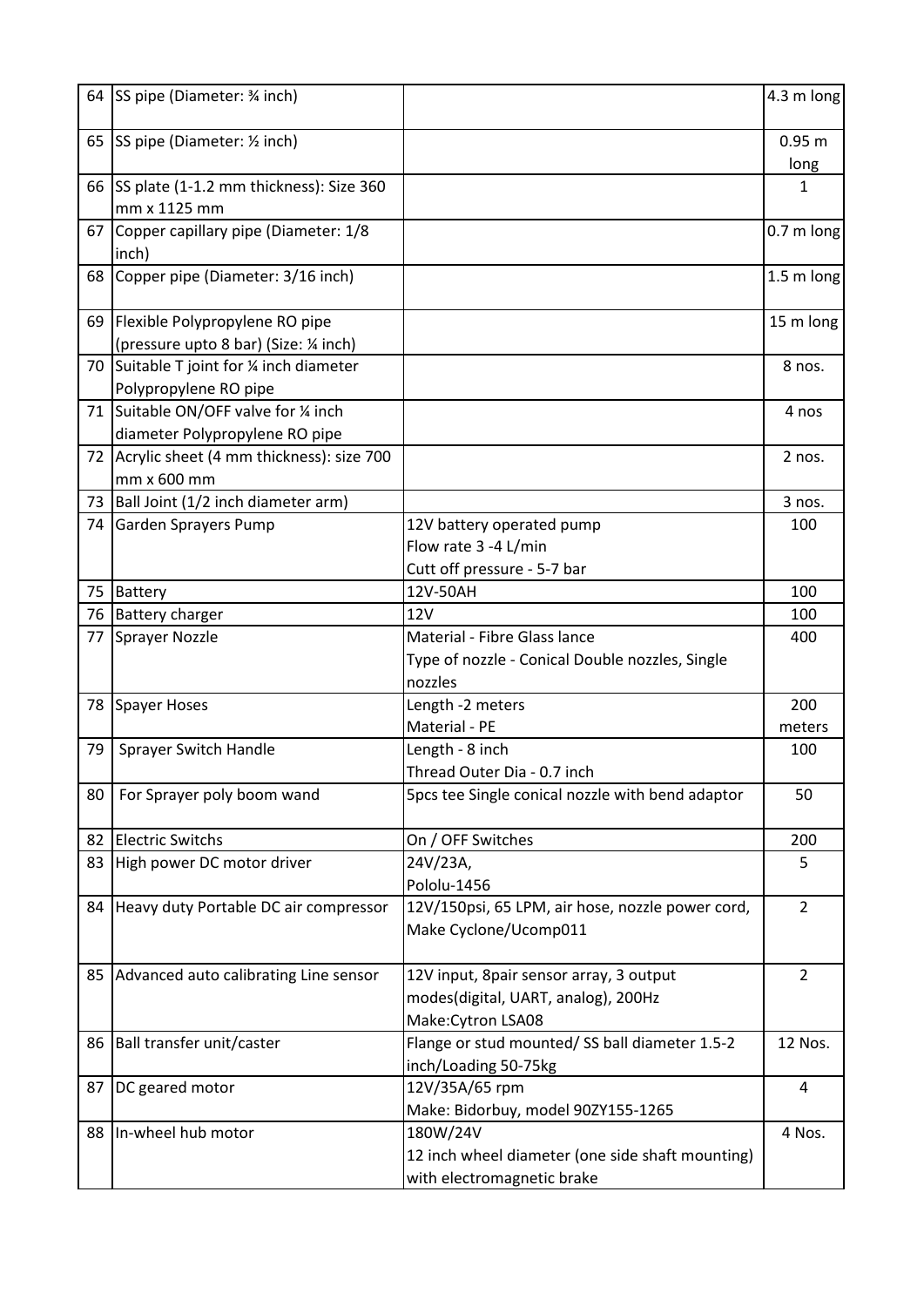| 89 | Wireless communication                         | 2.4GHz trans-receiver/ 8-10 Channel | $\mathbf{1}$ |
|----|------------------------------------------------|-------------------------------------|--------------|
|    |                                                | Futaba:                             |              |
|    |                                                | <b>Tx-T10J</b>                      |              |
|    |                                                | Rx-R3008SB                          |              |
|    | 90 Power pack                                  | 24V/29-30AH Li-Po battery back      | 2            |
|    | 91 220VAC / 50 Hz / 5 WATT Submersible         |                                     | 1000         |
|    | Water Pump (Small Size)                        |                                     |              |
|    |                                                |                                     |              |
|    | 92 220VAC / 50 Hz / 7 WATT / 10 WATT           |                                     | 1000         |
|    | Submersible Water Pump (Small Size)            |                                     |              |
|    |                                                |                                     |              |
|    | 93 220VAC / 50 Hz / 10 WATT Submersible        |                                     | 1000         |
|    | <b>Water Pump</b>                              |                                     |              |
|    | 94 12 V DC Submersible Water Pump (Small       |                                     | 1000         |
|    | Size)                                          |                                     |              |
|    | 95   5 V DC Submersible Water Pump (Small      |                                     | 1000         |
|    | Size)                                          |                                     |              |
|    | 96 12 V DC Submersible Water Pump (Small       |                                     | 1000         |
|    | Size)                                          |                                     |              |
|    | 97   12 Volts / 2 Amp 24W Mini Metal SMPS      |                                     | 1000         |
|    | Power Supply Adaptor(Small Size)               |                                     |              |
|    | 98 Arduino NANO ATmega328P                     |                                     | 1000         |
|    | 99 2 Channel 5V Relay Module                   |                                     | 1000         |
|    | 100 LM2596 DC to DC Buck Converter 3.0-        |                                     | 1000         |
|    | 40V - 1.5-35V (Step Down Module)               |                                     |              |
|    | 101 5 V DC Operated Water Flow Control         |                                     | 1000         |
|    | Solenoid Valve                                 |                                     |              |
|    | 102 12 V DC Operated Water Flow Control        |                                     | 1000         |
|    | Solenoid Valve                                 |                                     |              |
|    | 103 DC Solenoid Electromagnet Valve (Water     |                                     | 1000         |
|    | Flow Control)                                  |                                     |              |
|    | 104 Male-Male, Male-Female, Female-            |                                     | 1000         |
|    | Female Jumper Wires 120 Pieces (20 cm)         |                                     |              |
|    |                                                |                                     |              |
|    | 105 Infrared (IR) Proximity Sensor             |                                     | 1000         |
|    | (Adjustable Range: 3 - 80 Cm)                  |                                     |              |
|    | 106 Flexible transparent plastic pipes 1/4 " - |                                     | 1000         |
|    | 1 meter                                        |                                     |              |
|    | 107 Flexible PVC non transparent plastic       |                                     | 1000         |
|    | pipes $1/4$ " - 1 meter                        |                                     |              |
|    | 108 Flexible PVC pipe $1/2$ " - 1 meter        |                                     | 1000         |
|    | 109 LINE TRACKER MODULE BASED ON               |                                     | 8 No.        |
|    | <b>TCRT5000L</b>                               |                                     |              |
|    | 110 JST 2 pin male female connector with       |                                     | 20 No.       |
|    | pigtail                                        |                                     |              |
|    | 111 Arduino Screw shields Assembled            |                                     | 6 No.        |
|    | terminal                                       |                                     |              |
|    | 112 Arduino Mega 2560 Rev3 board               |                                     | 2 no.        |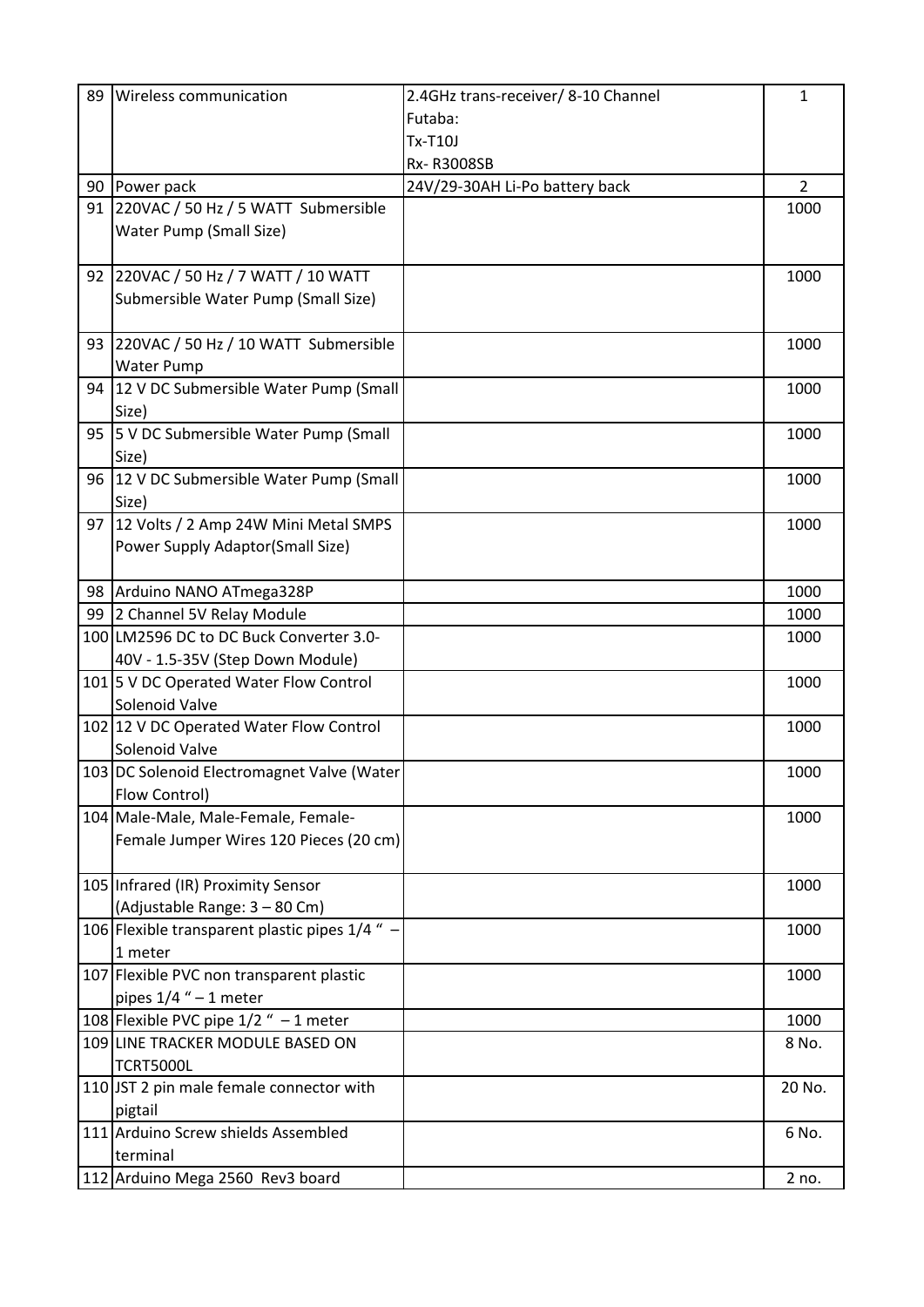| 113 FlySky CT6B 2.4Ghz 6CH Transmitter<br>with FS-R6B Receiver |                                                                                            | 1 No.          |
|----------------------------------------------------------------|--------------------------------------------------------------------------------------------|----------------|
| 114   IR Proximity Sensor (E18-D80NK)                          |                                                                                            | 8 pcs          |
| 115 Step down LM2596 DC-DC adjustable                          |                                                                                            | 8 pcs          |
| voltage regulator (O/P-3A)                                     |                                                                                            |                |
|                                                                |                                                                                            |                |
| 116 SSG-2, DC 12V, 0.02 - 0.8 Mpa, 12V                         |                                                                                            | 12 pcs         |
| Solenoid/Electrical Valve (1/2 inch)                           |                                                                                            |                |
| 117 Multi-copter optical Zoom camera for                       | a. Power - 12V, 330mA                                                                      | $\mathbf{1}$   |
| aerial surveillance                                            | b. Dimension - L144mm x W85mm x H134mm                                                     |                |
|                                                                | c. Weight - 540gm                                                                          |                |
|                                                                | d. Image Quality - 14 megapixel                                                            |                |
|                                                                | e. Output Resolution - 1920*1080@60fps                                                     |                |
|                                                                | f. Recording Format - H.264                                                                |                |
|                                                                | g. Optical Zoom - 18x                                                                      |                |
|                                                                | h. Interface - HDMI, AV                                                                    |                |
|                                                                | i. SD card - supports 32GB Micro-sd                                                        |                |
|                                                                | j. Control Range - -90°to +90°(Tilt), -150°to                                              |                |
|                                                                | +150°(Pan), -85°to +85°(Roll)                                                              |                |
|                                                                | k. Working temperature: -10°C~50°C                                                         |                |
|                                                                | I. Control - PWM controlled movement                                                       |                |
|                                                                | m. Price - 1,07,800                                                                        |                |
|                                                                |                                                                                            |                |
|                                                                | 118 Long range HDMI video transmission link   a. Communication Distance- 5Km in air at max |                |
|                                                                | power (800mW)                                                                              |                |
|                                                                | b. Video Resolution: 1080p (1920X1080 60/30fps)                                            |                |
|                                                                | c. Output Power - 25mW to 800mW                                                            |                |
|                                                                | d. Sensitivity: -95dbm±2dbm                                                                |                |
|                                                                | e. Frequency - 5G                                                                          |                |
|                                                                | f. Video Input - HDMI                                                                      |                |
|                                                                | g. Video Output - HDMI, WI-FI                                                              |                |
|                                                                | h. Working Temperature: -10~60°C                                                           |                |
|                                                                | i. Working Voltage - 12V (2s-3s)                                                           |                |
|                                                                | j. Weight (air unit) - 86gm                                                                |                |
|                                                                | k. Weight (ground unit) - 198gm                                                            |                |
|                                                                | I. Price - 43,690                                                                          |                |
|                                                                |                                                                                            |                |
|                                                                |                                                                                            |                |
| 119 HDMI cable                                                 | AmazonBasics High-Speed HDMI Cable                                                         | $\overline{2}$ |
| (male to male)                                                 | (male to male and female to male, each approx. 5                                           |                |
|                                                                | meters)                                                                                    |                |
| 120 Micro hdmi to micro hdmi cable (male to                    |                                                                                            | 3              |
| male)                                                          |                                                                                            |                |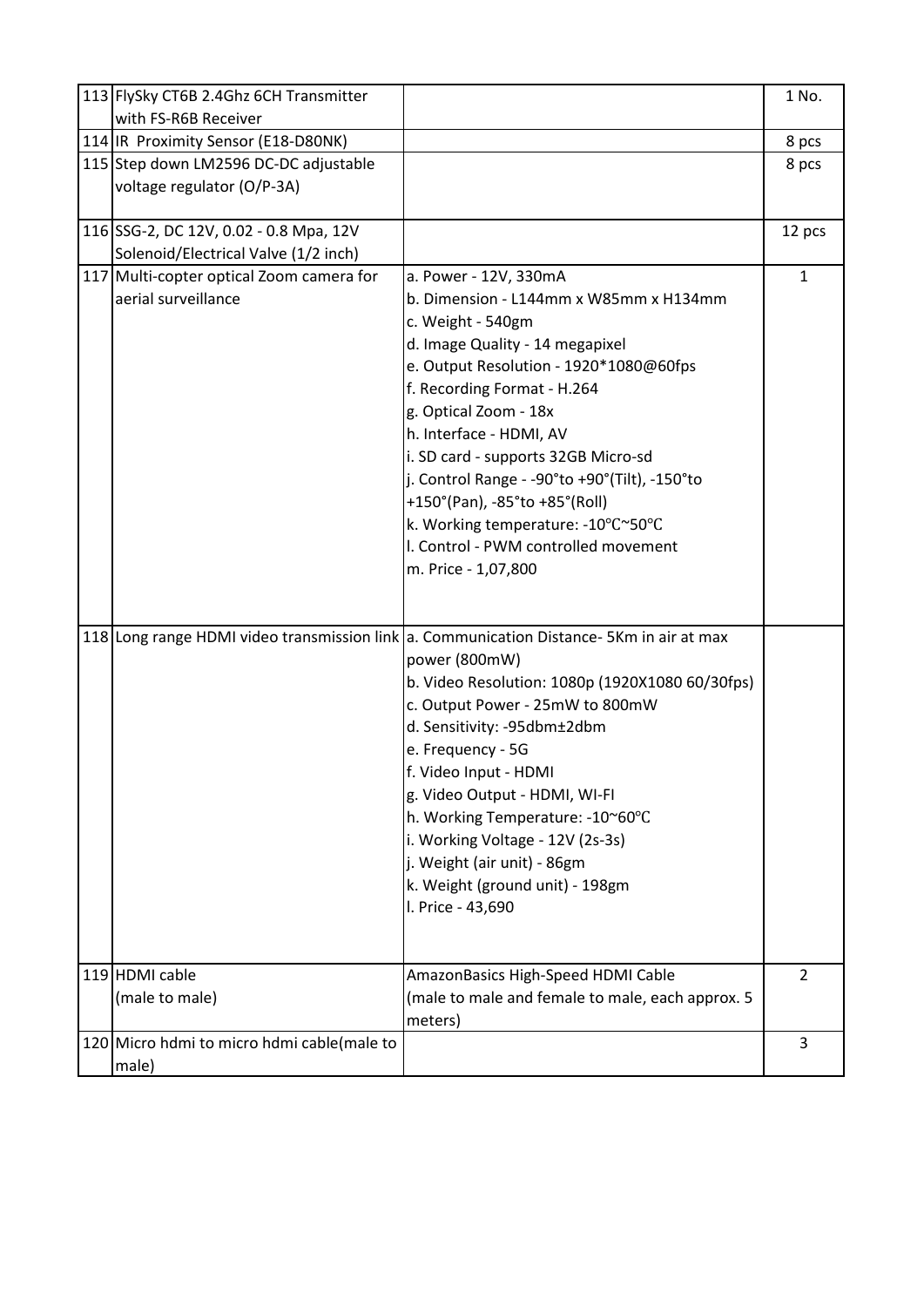## **PROCUREMENT LIST OF ASSISTIVE AGV DEVICE**

| SI. No.                          | <b>ITEM</b>                                              | <b>SPECIFICATION</b>                                                                                                   | Country<br>Origin/S<br>ource | <b>Total Qty</b>        |
|----------------------------------|----------------------------------------------------------|------------------------------------------------------------------------------------------------------------------------|------------------------------|-------------------------|
| <b>FOR ROBOT</b><br><b>BODY</b>  |                                                          |                                                                                                                        |                              |                         |
| 01                               | <b>Trolley 7 Drawers</b>                                 |                                                                                                                        | India                        | $\mathbf{1}$            |
| MS Plate 0.5mm thk               |                                                          |                                                                                                                        |                              |                         |
| 02<br><b>MS Plate 1mm thk</b>    | 0.5 mm MS SHEET                                          | 8ftX4ft                                                                                                                | India                        | $\mathbf{1}$            |
| 03                               | 1mm MS SHEET                                             | 8ftX4ft                                                                                                                | India                        | $\mathbf{1}$            |
| <b>MS Plate 3mm thk</b>          |                                                          |                                                                                                                        |                              |                         |
| 04                               | 3mm MS SHEET                                             | 8ftX4ft                                                                                                                | India                        | $\mathbf{1}$            |
| Perspex sheet 2mm thk            |                                                          |                                                                                                                        |                              |                         |
| 05<br><b>SQUARE BAR</b>          | 2mm Perspex SHEET                                        | 8ftX4ft                                                                                                                | India                        | $\mathbf{1}$            |
| 06                               | SERVO LINK                                               | 10x10x2500 mm, Fe410W, IS:2062                                                                                         | India                        | $\mathbf{1}$            |
| <b>MS ROUND BAR</b>              |                                                          |                                                                                                                        |                              |                         |
| 07                               | <b>MS ROUND BAR</b>                                      | φ 100x1000mm, Fe410W, IS:2062                                                                                          | India                        | $\mathbf{1}$            |
| <b>Nuts, Bolts &amp; Washers</b> |                                                          |                                                                                                                        | India                        |                         |
| 08                               | <b>TAPING SCREW</b>                                      | M3x6.5L, IS:7170                                                                                                       |                              | 50                      |
| 09<br>10                         | HEX HEAD NUT<br>SPRING WASHER                            | M10, IS:1363<br>M10, IS:3063                                                                                           |                              | 40<br>40                |
| 11                               | PLAIN WASHER                                             | M10, IS:2016                                                                                                           |                              | 40                      |
| 12                               | HEX HEAD BOLT                                            | M10x45L, IS:1363                                                                                                       |                              | 20                      |
| 13                               | <b>HEX HEAD BOLT</b>                                     | M10x20L, IS:1363                                                                                                       |                              | 20                      |
| 14                               | Allen Bolt -Socket head cap screw with washers and Nuts. | M3X5mm, M3X10mm, M3X15mm, M3X20mm, M3X25mm, M3X30mm                                                                    |                              | 20 each nos             |
|                                  |                                                          | M4X5mm,M4X10mm,M4X15mm,M4X20mm,M4X25mm,M4X30mm,M4X35mm<br>M5X5mm, M5X10mm, M5X15mm, M5X20mm, M5X25mm, M5X30mm, M5X35mm |                              |                         |
|                                  |                                                          |                                                                                                                        |                              |                         |
| 15                               | <b>Microcontroller</b>                                   | Operating Voltage:5V                                                                                                   | India                        | $\mathbf{1}$            |
|                                  |                                                          | Input Voltage: 7-12V                                                                                                   |                              |                         |
|                                  |                                                          | DC Current per I/O pin:40mA                                                                                            |                              |                         |
|                                  |                                                          | Clock speed:16MHz                                                                                                      |                              |                         |
|                                  |                                                          |                                                                                                                        |                              | 3                       |
|                                  |                                                          | Operating Voltage:5V<br>Input Voltage: 7-12V                                                                           | India                        |                         |
|                                  |                                                          | Digital I/O pins:14                                                                                                    |                              |                         |
|                                  |                                                          | Clock speed:16MHz                                                                                                      |                              |                         |
|                                  |                                                          |                                                                                                                        |                              |                         |
|                                  |                                                          |                                                                                                                        |                              |                         |
| 16                               | <b>Servo motor</b>                                       | Operating voltage: 4.8-7.4V<br>Speed(Second@60o):0.17-0.26                                                             | India                        | 1                       |
|                                  |                                                          | Maximum torque:32.5-50 Kg-Cm                                                                                           |                              |                         |
|                                  |                                                          |                                                                                                                        |                              |                         |
| 17                               | <b>Mega Torque Planetory DC Gear Motor</b>               | Power rating:250W                                                                                                      | India                        | $\mathbf{1}$            |
|                                  |                                                          | I/O Voltage:18V                                                                                                        |                              |                         |
|                                  |                                                          | Rated Current: 14 A<br>Speed: 50 RPM                                                                                   |                              |                         |
|                                  |                                                          | Torque: 352 Kg-Cm                                                                                                      |                              |                         |
|                                  |                                                          | Gear ratio: 1:336                                                                                                      |                              |                         |
|                                  |                                                          |                                                                                                                        |                              |                         |
| 18                               | <b>Camera</b>                                            | Power Supply: DC 5-36V                                                                                                 | India                        | $\overline{\mathbf{2}}$ |
|                                  |                                                          | <b>Battery Type:</b>                                                                                                   |                              |                         |
|                                  |                                                          | Dimension:28.5x26x26<br>Horizontal resolution:600TVL                                                                   |                              |                         |
|                                  |                                                          | Lens: 2.5 mm (Default)                                                                                                 |                              |                         |
| 19                               | <b>Transmitter with receiver</b>                         | Transmitter                                                                                                            | India                        | $\overline{\mathbf{c}}$ |
|                                  |                                                          | Volt:7.4-16V,32Channel                                                                                                 |                              |                         |
|                                  |                                                          | Working current: 220mA at 12V                                                                                          |                              |                         |
|                                  |                                                          | Video band width:8Mhz<br>Audio band width:6.5Mhz                                                                       |                              |                         |
|                                  |                                                          | Dimension:55x35x10mm                                                                                                   |                              |                         |
|                                  |                                                          | Receiver                                                                                                               |                              |                         |
|                                  |                                                          | Volt:12V,32 Channel                                                                                                    |                              | $\overline{2}$          |
|                                  |                                                          | Working current: 200mA (Max.)                                                                                          |                              |                         |
|                                  |                                                          | Antena impedance: 50 Omega                                                                                             |                              |                         |
|                                  |                                                          | Video format: NTSC/PAL auto<br>Dimension:80x65x15mm                                                                    |                              |                         |
|                                  |                                                          |                                                                                                                        |                              |                         |
| 20                               | <b>Lead Acid Battery</b>                                 | Volt:12V                                                                                                               | India                        | $\overline{2}$          |
|                                  |                                                          | Current:7 Ah                                                                                                           |                              |                         |
|                                  |                                                          |                                                                                                                        |                              |                         |
| 21                               | <b>Fuse</b>                                              | Current rating:10A                                                                                                     | India                        | $\overline{\mathbf{c}}$ |
|                                  |                                                          | Type: Glass Fuse                                                                                                       |                              |                         |
| 23                               | <b>Charging port</b>                                     | Current rating:10A                                                                                                     | India                        | $\overline{\mathbf{c}}$ |
| 24                               | <b>ON/OFF press switch</b>                               | Current rating: 20A                                                                                                    | India                        | 3                       |
| 25                               | <b>Infra Red sensor module</b>                           | Detecting distance: 20-150 cm                                                                                          | India                        | $\overline{\mathbf{c}}$ |
|                                  | (Obstacle)                                               | Supply voltage: 4.5 to 5.5V<br>Consumption current:33mA                                                                |                              |                         |
| 26                               | <b>IR proximity sensor(Path follower sensor)</b>         | Power supply:5V                                                                                                        | India                        | $\overline{2}$          |
|                                  |                                                          |                                                                                                                        |                              |                         |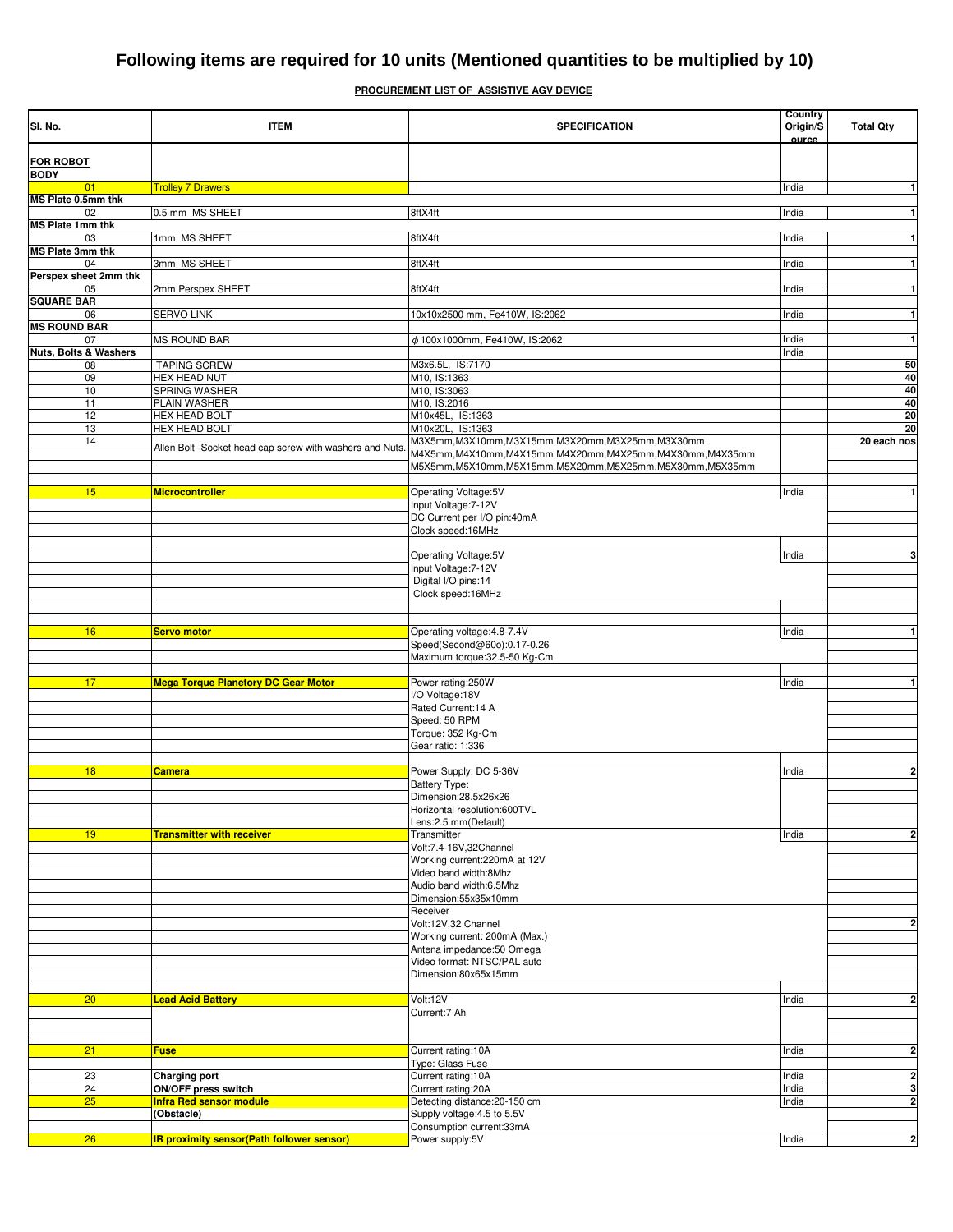|    |                                                       | Working range:10-20 mm                                     |       |                             |
|----|-------------------------------------------------------|------------------------------------------------------------|-------|-----------------------------|
|    |                                                       | Operating current<10mA                                     |       |                             |
|    |                                                       |                                                            |       |                             |
| 27 | <b>Rack &amp; Pinion</b>                              | Rack                                                       | India | 7                           |
|    |                                                       | Length:15 Inch                                             |       |                             |
|    |                                                       | No. of teeth:82 teeth                                      |       |                             |
|    |                                                       | Pinion                                                     |       | $\overline{7}$              |
|    |                                                       | Outer dia:39 mm                                            |       |                             |
|    |                                                       | No. of teeth:25 teeth                                      |       |                             |
|    |                                                       |                                                            |       |                             |
|    |                                                       |                                                            |       |                             |
| 28 | <b>BO(Battery Operated) motor Metal gear</b>          | Type: I shaped single shaft                                | India | 7                           |
|    |                                                       | Voltage Supply:6-12 V<br>No load current: 40-180mA         |       |                             |
|    |                                                       | Torque: 0.35 Kg-Cm                                         |       |                             |
|    |                                                       | Speed: 300RPM                                              |       |                             |
|    |                                                       | Shaft length:8.2 mm                                        |       |                             |
| 29 | <b>Central Drawer controller with receiver system</b> | Operating voltage: DC 5-9 V,4 Channel                      | India |                             |
|    | board.                                                |                                                            |       | $\mathbf 1$                 |
|    |                                                       | Frequency: 433 MHz                                         |       | $\overline{7}$              |
| 30 | <b>UV light</b>                                       | Wave length:950 nm<br>Operating voltage: Ac 230 V          | India |                             |
|    |                                                       | Input current: 40 mA                                       |       |                             |
|    |                                                       | Power:20W                                                  |       |                             |
|    |                                                       |                                                            |       |                             |
|    |                                                       |                                                            |       |                             |
| 31 | Wireless transceiver module with external antenna     | 2.4 GHz ISM band                                           | India | $\mathbf{1}$                |
|    |                                                       | Max. air data rate:2 Mb/s                                  |       |                             |
|    |                                                       | Supply voltage: 1.9-3.6 V                                  |       |                             |
|    |                                                       | Max. Operating current: 13.5 mA                            |       |                             |
| 32 | Relay module                                          | Ac 250 V/10A, Dc 30V/10A                                   | India | $\overline{2}$              |
|    |                                                       | Working voltage:5V                                         |       |                             |
|    |                                                       | Siize:50x26x18.5mm                                         |       |                             |
| 33 | Limit switch                                          | Size:28x9x16mm                                             | India | $\overline{2}$              |
| 34 |                                                       | Current:15A<br>4 channel relay interface board             |       |                             |
|    | Channel relay module                                  | Size:75x55x19.3 mm                                         | India | 1                           |
|    |                                                       | Max. output: Dc 30V/10A, Ac250V/10A                        |       |                             |
|    |                                                       | Input voltage:5V                                           |       |                             |
|    |                                                       | Each channel needs:15-20 mA driver current                 |       |                             |
|    |                                                       |                                                            |       |                             |
| 35 | <b>Motor driver</b>                                   | Current capacity:14A                                       | India |                             |
|    |                                                       | Peak current capacity:30A                                  |       |                             |
|    |                                                       | Max. voltage:16V                                           |       | 4                           |
|    |                                                       | Max. PWM frequency:30 Khz                                  |       |                             |
| 36 | De to De Voltage step down buck converter             | Input voltage: 5-32 V Dc                                   | India |                             |
|    |                                                       | Output voltage: 0.8 - 30 V Dc                              |       |                             |
|    |                                                       | Output current: 5 A (Max.)                                 |       |                             |
|    |                                                       | Switching frequency: 300KHz<br>Dimension:51x26x14 mm       |       |                             |
|    |                                                       |                                                            |       |                             |
| 37 | <b>Lipo battery</b>                                   | 3000 mAh                                                   | India |                             |
|    |                                                       | Nominal voltage:22.2V                                      |       |                             |
|    |                                                       | Dimension:130x44x38mm                                      |       |                             |
| 38 | <u>Lipo battery</u>                                   | 3300 mAh                                                   | India |                             |
|    |                                                       | Nominal voltage:22.2V<br>Dimension:130x44x38mm             |       |                             |
| 39 | <b>Digital color TFT LCD</b>                          | 2 vide input, 1 way audio input                            | India |                             |
|    |                                                       | 1 HDMI & UGA input                                         |       | 4<br>1<br>1<br>$\mathbf{1}$ |
|    |                                                       | Size:9 Inch                                                |       |                             |
| 40 | Voltage regulator IC                                  | Output voltage: +5V                                        | India |                             |
|    |                                                       |                                                            |       |                             |
|    |                                                       | Output voltage: +5V                                        |       | 5<br>5                      |
| 41 | <b>Buck Converter</b>                                 | Output: 5V                                                 | India | 5                           |
|    |                                                       | Input: 24 V                                                |       |                             |
| 42 | Rubberized waterproof Tape                            | 4 Inch x 5 Feet, Black                                     | India | 30                          |
| 43 | Both side tape                                        | 1"                                                         | India | 4                           |
| 44 | Battery(Rechargable)                                  | AA,9V                                                      | India | 6                           |
|    |                                                       | AAA, 9V                                                    | India | 6                           |
| 45 | <b>Blinking top lamp (hooter)</b>                     | High Intensity LED                                         | India | $\mathbf{1}$                |
|    |                                                       | 10W Power and DC10-80V                                     |       |                             |
| 46 | <b>Battery Level Indicator</b>                        | Dimensions: 4.1"(Height) x5.3"<br>voltage range : DC6 -63V | India |                             |
|    |                                                       | LCD screen display                                         |       |                             |
| 47 | Multi-Purpose Spray Paint                             | f22 F1Aerosol Multi-Purpose                                | India |                             |
|    |                                                       | 131, Suzuki Red                                            |       |                             |
|    |                                                       |                                                            |       | $\mathbf{1}$<br>$1$ Lt.     |
|    |                                                       | f22 F1Aerosol Multi-Purpose                                |       | $1$ Lt.                     |
|    |                                                       | 131, Suzuki Orange                                         |       |                             |
| 48 | Wire                                                  | 24 AWG teflon coated wire, 5 colour                        | India | As. Per req.                |